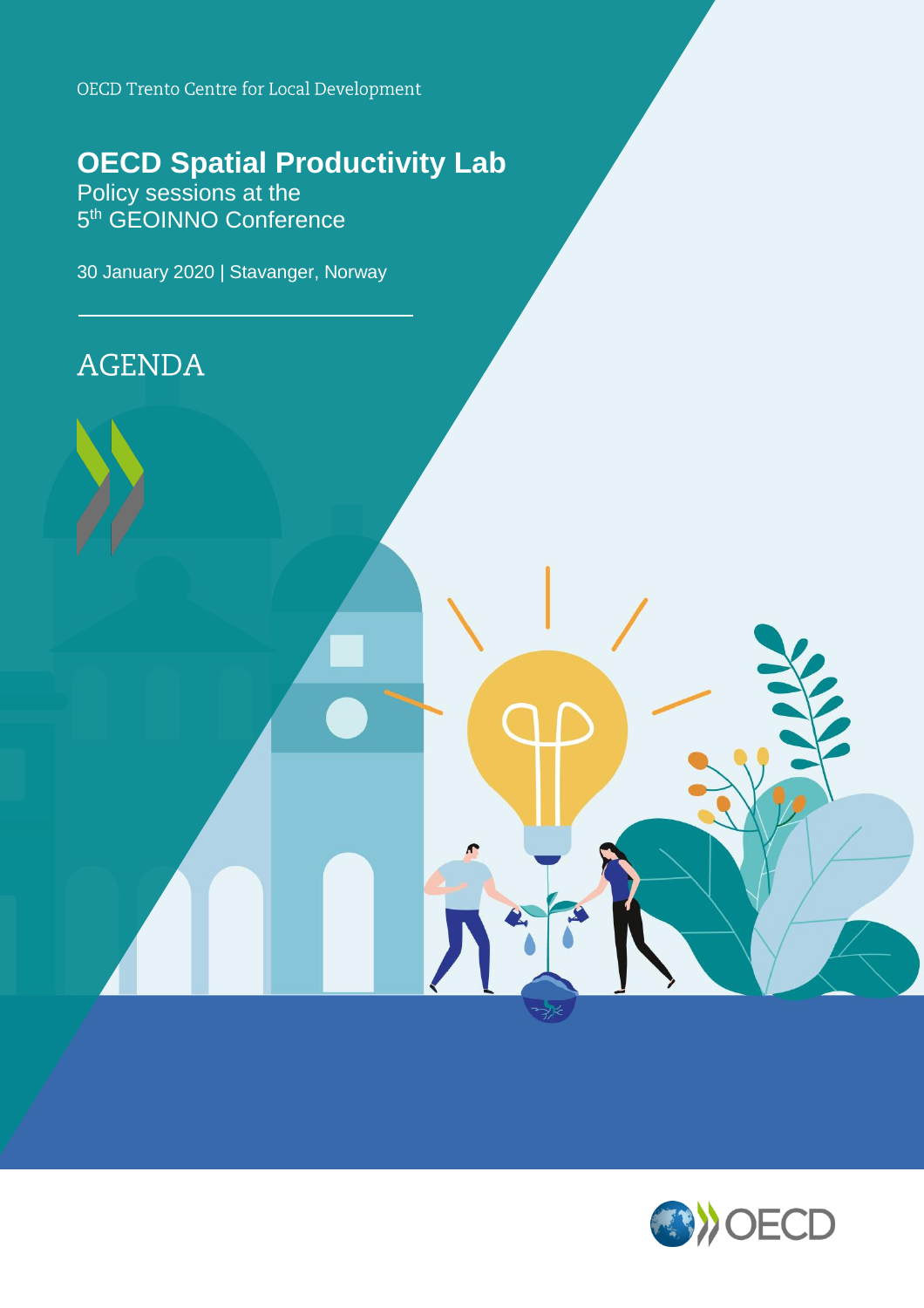#### **■ The OECD Centre for Entrepreneurship, SMEs, Regions and Cities**

The OECD Centre for Entrepreneurship, SMEs, Regions and Cities (CFE) provides comparative statistics, analysis and capacity building for local and national actors to work together to unleash the potential of entrepreneurs and small and medium-sized enterprises (SMEs), promote inclusive and sustainable regions and cities, boost local job creation, and support sound tourism policies. www.oecd.org/cfe



#### **■ The OECD Spatial Productivity Lab**

The OECD Spatial Productivity Lab (SPL) is a dedicated research laboratory that works with local and global partners to improve our understanding of the spatial dimension of productivity growth, the relevance of links between different types of areas and how regional policy can facilitate productivity growth, creation of better jobs and increased well-being.

The OECD Spatial Productivity Lab at the OECD Trento Centre for Local Development is an integral part of the OECD Centre for Entrepreneurship, SMEs, Regions and Cities. The mission of the Trento Centre is to build capacities for local development in OECD member and non-member countries, working directly with policy makers at all levels of government.

#### **■ Venue of the meeting**

**Clarion Hotel Energy** Ishockeyveien 2, 4021 Stavanger, Norway

#### **■ Language**

The meeting will be held in English.

#### **■ Website**

OECD Trento Centre: [www.trento.oecd.org](http://www.trento.oecd.org/) OECD Spatial Productivity Lab: [oe.cd/SPL](http://oe.cd/SPL)

#### **■ Contact**

Alexandra Tsvetkova: [Alexandra.Tsvetkova@oecd.org](mailto:Alexandra.TSVETKOVA@oecd.org) Alexander Lembcke: [Alexander.Lembcke@oecd.org](mailto:Alexander.Lembcke@oecd.org)



#### **OECD SPL Partners**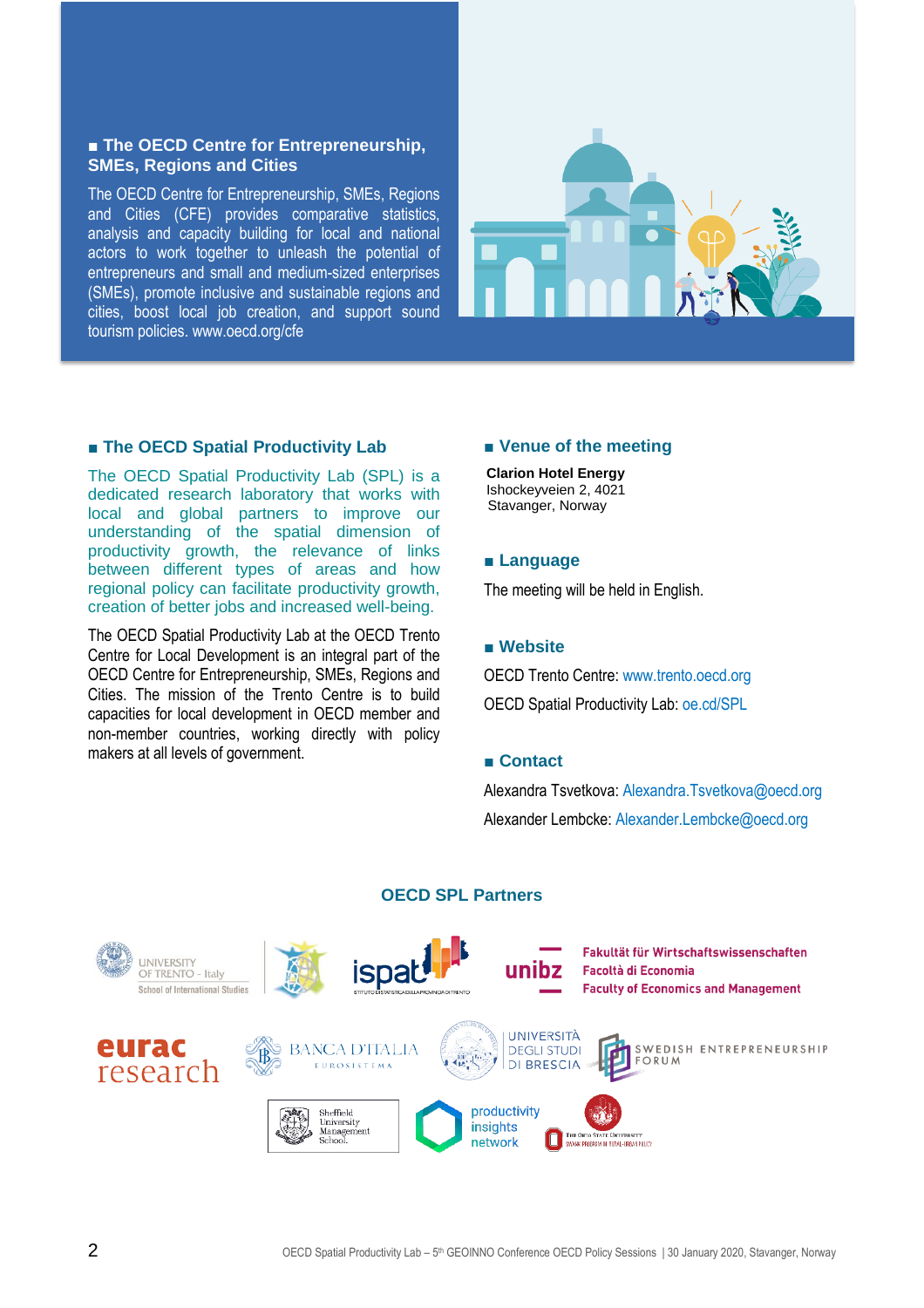## **OECD Spatial Productivity Lab**

#### **10.50-12.30 Innovation diffusion, industrial landscape and spatial productivity**

**Moderator**: *Alexandra Tsvetkova*, Economist and Policy Analyst, OECD Trento Centre for Local Development

Innovation is the most important contributor to long-term economic growth. It is not just about "pushing the frontier", but also about the spread of ideas and technologies throughout the economy. Innovation diffusion (the uptake of innovation by firms and other institutes) is an important mechanism of regional catching-up that leads to more productive regional economies.

While innovation diffusion, industrial upgrading and productivity performance of a region are all closely linked, academic attention and policy efforts rarely focus on all elements. The insights from academic research can be too general and not applicable in all places. Local policy initiatives can be heavily shaped by past experiences, possibly poorly suited to the new realities. A dialog between scholars and policy practitioners is paramount for the successful design and implementation of local and regional growth strategies that work for all.

QUESTIONS FOR **DISCUSSION**  *How to translate innovation into productivity growth and industrial change? Why place matters for innovation diffusion, industrial upgrading and productivity?*

*Alessandra Faggian*, Director of Social Sciences, Gran Sasso Science Institute (GSSI), Italy

*Kjartan Lindland*, Advisor, Department of Culture, Business and Innovation, Rogaland, Norway

*Jen Rae*, Policy Advisor on Innovation and Economic Growth, Nesta, UK (TBC)

*Elvira Uyarra*, Reader in Innovation Policy and Strategy, University of Manchester, UK

#### **13.30-15.10 Towards a broad-based innovation policy for all cities and regions**

**Moderator**: *Rudiger Ahrend*, Head of Unit, OECD Centre for Entrepreneurship, SMEs, Regions and Cities

To ensure that technological and knowledge diffusion reaches all types of regions a broader approach to innovation policy might be required. There is an increasing body of evidence that weaknesses in technology and knowledge diffusion in the OECD are weighing on productivity growth and innovation, particularly in firms that are distant from the technological frontier (whether global or national). This weakens the capacity of OECD countries to adapt to meet future challenges and undermines inclusive growth. To empower firms in all types of regions to benefit from global trends and technological change, a broad based innovation policy also needs to be flexible enough to adapt to the different capacity and innovation eco systems in different regions and cities.

Innovation policy that adapts to local needs requires a broader approach than a focus on excellence in academic research or firms R&D activities. Universities and firms in some places are pushing the national or global knowledge frontier, but for most regions and cities innovation and upgrading of local firms is driven through other means. Some regions can leverage pockets of excellence, e.g. firms that are highly competitive (often in specific niches) or specialised research centres or academic departments. For other regions, the path towards excellence comes through imported knowledge and links with other regions and multi-national enterprises that (can) help upgrade local firms' production, their product or service space, etc..

QUESTION FOR **DISCUSSION**  *How can policy makers tailor innovation policy to their city or region to help their firms?*

*Ron Boschma*, Professor in Regional Economics, Utrecht University, The Netherlands

*Kari Holmefjord Vervik*, Managing Director, Innovation Norway Rogaland, Norway

*Denisa Perrin*, Policy Analyst, European Commission, Belgium

*Anna-Maija Sunnamark*, Senior Innovation Adviser, Nordic Innovation, Norway